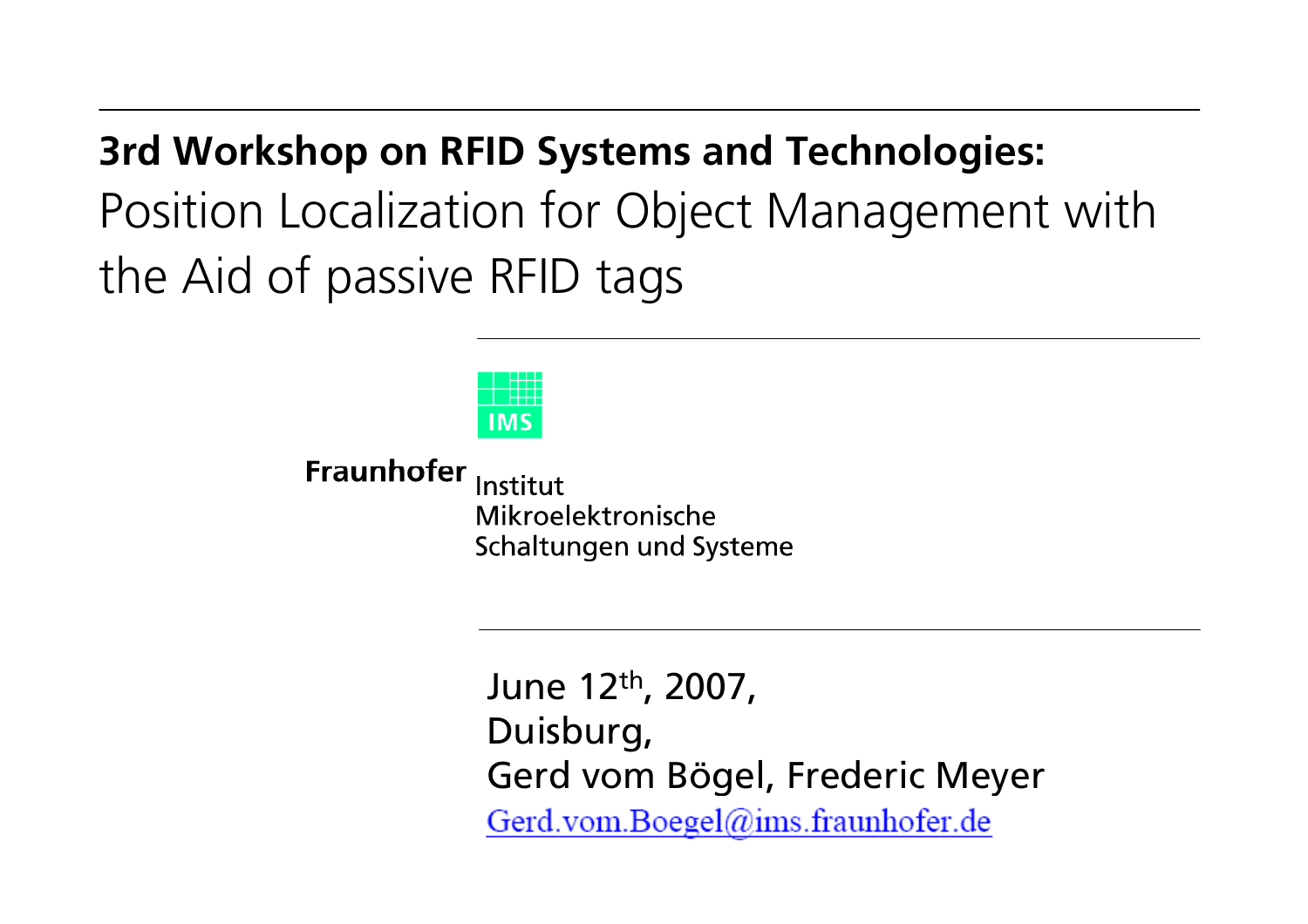### **Contents**

- $\bullet$ **Potentials of RFID-Technology in Robotics**
- **The Principle of**

**"Radio Frequency Object Location" (RFOL)**

- **System Overview**
- •**Status of Development**
- $\bullet$ **Summary**



Seite 2

Gerd.vom.Boegel@ims.fraunhofer.de



Fraunhofer Institut Mikroelektronische Schaltungen und Systeme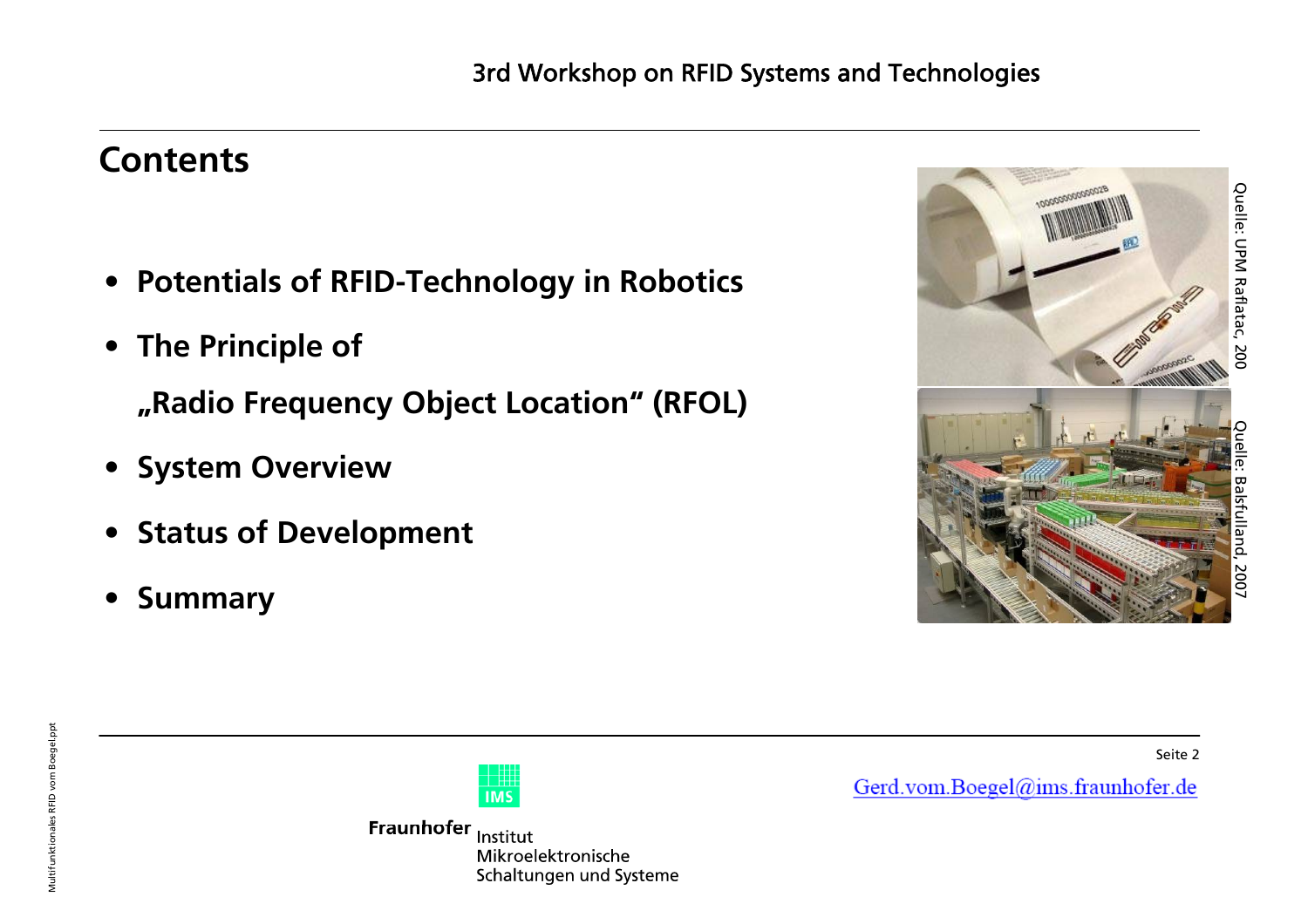# **Potential of the RFOL-Technology in Robotics** Localization of • Pallets• Assets The "Pick into the Box" • Detection of Orientation Automatic Picking

Seite 3



Fraunhofer Institut Mikroelektronische Schaltungen und Systeme Gerd.vom.Boegel@ims.fraunhofer.de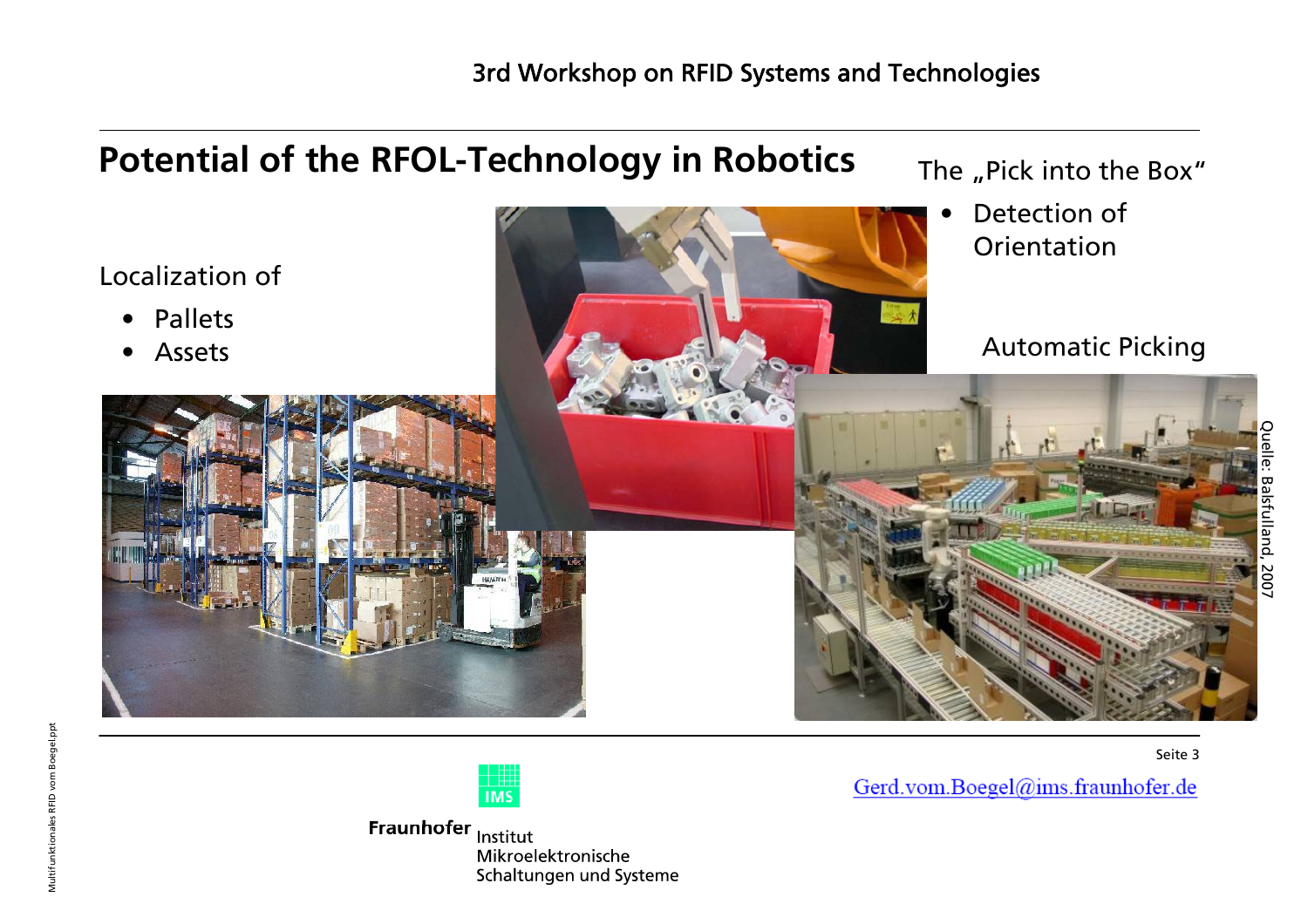# **New RFID-Function: Localization of Objects with RFID**

Principle

• Measurement of Phase difference(appropriate for RFID)

Properties

- IT-aid necessary
- •high Resolution (1 cm)
- $\bullet$ Under Development



### **Arrangement of antennas for the Localization of passive Tags**

(Fraunhofer IMS, IPM, IPA)

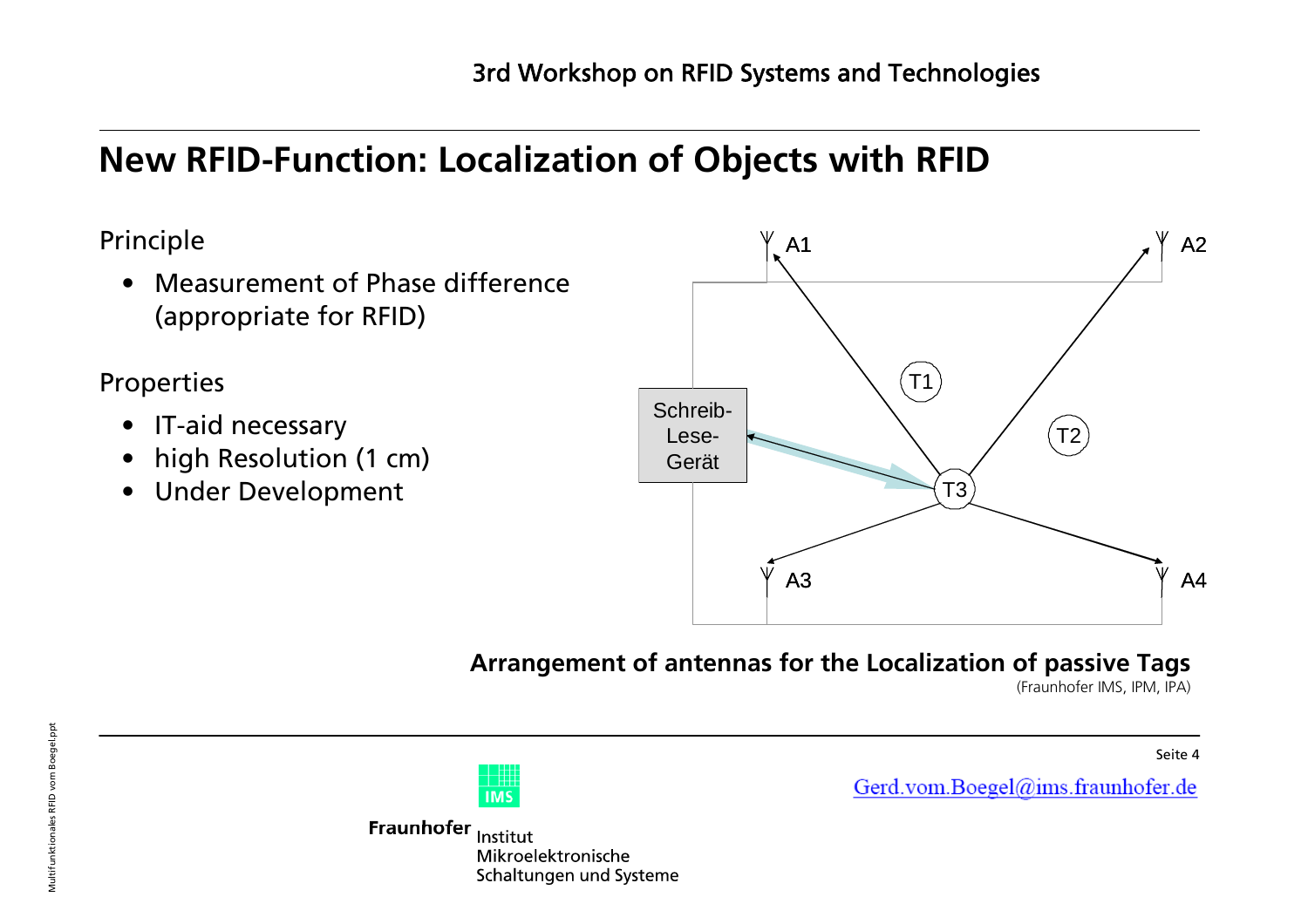### **Localization with two Receiver-Antennas**

Challenge: Where is the Transmitter located, if you can measure the Phase-Difference  $\phi$  ?



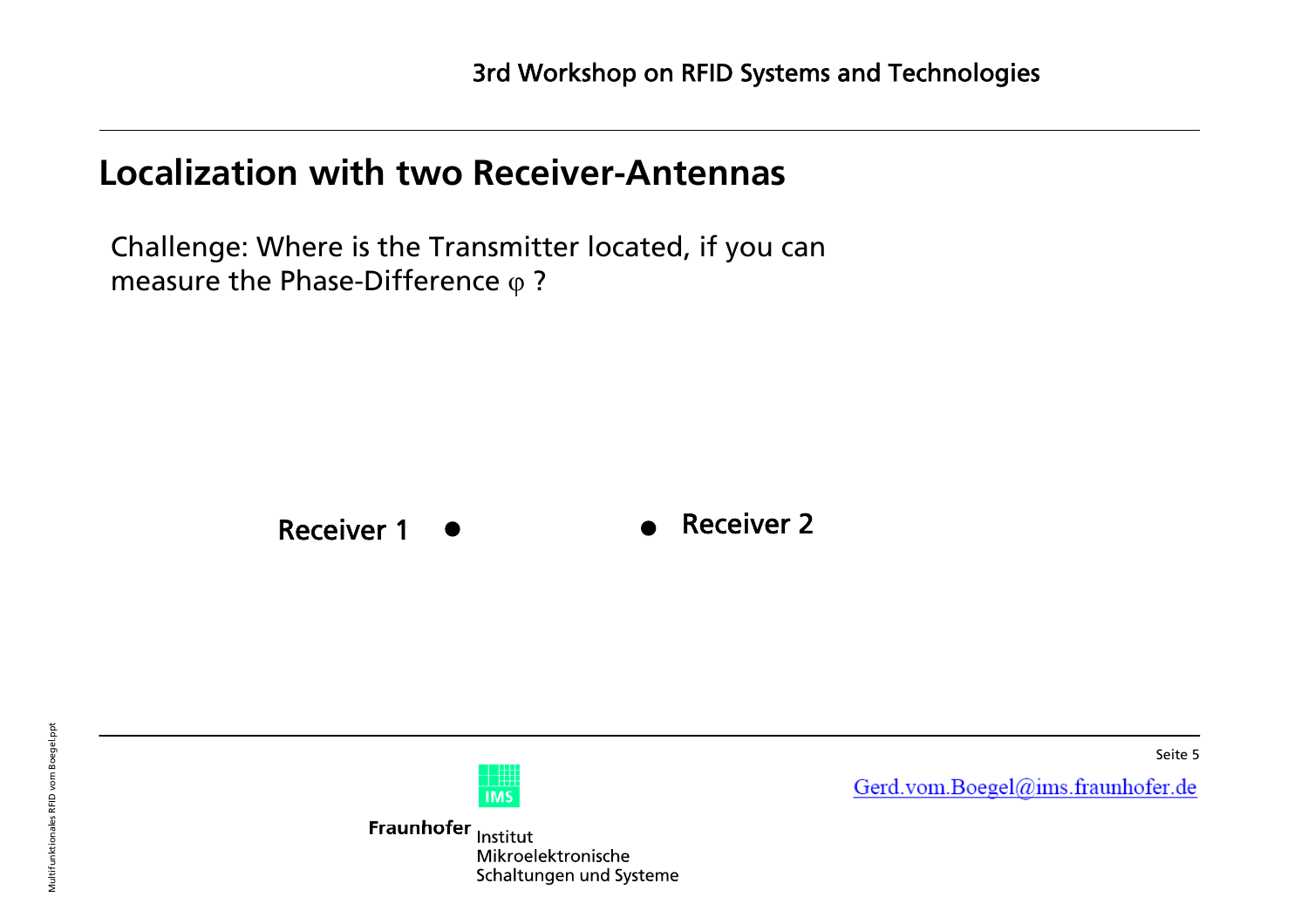Seite 6

### **Localization with two Receiver-Antennas**

```
The Phase-Difference between two Receivers isconstant, if the Transmitter resides on a Hyperbola; \boldsymbol\varphi = \boldsymbol\varphiTransmitter
                                                 \varphi = constant
                                              Receiver 2
    Receiver 1Transmitter
                                                              Gerd.vom.Boegel@ims.fraunhofer.de
                         IMS
             Fraunhofer Institut
                        Mikroelektronische
                        Schaltungen und Systeme
```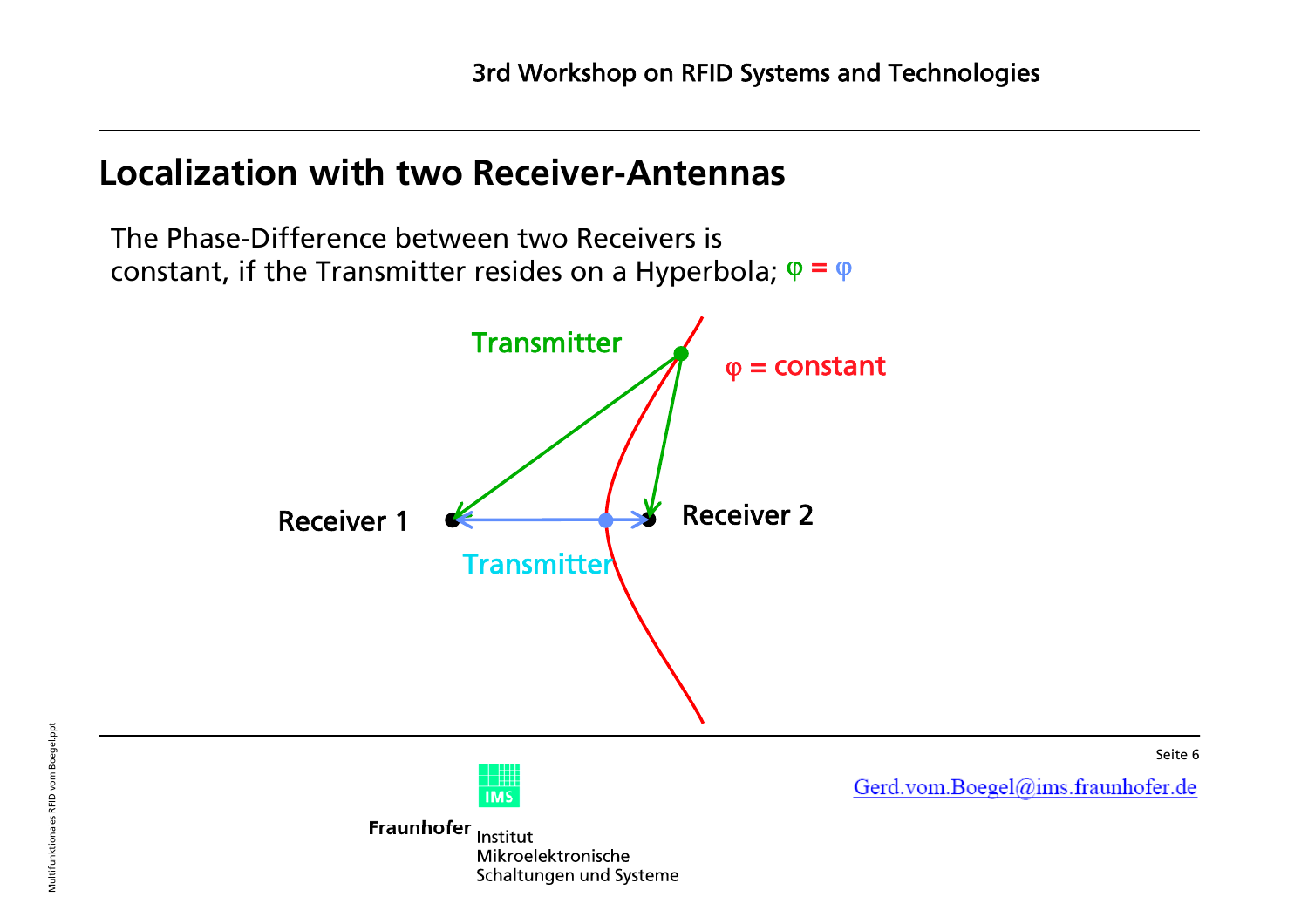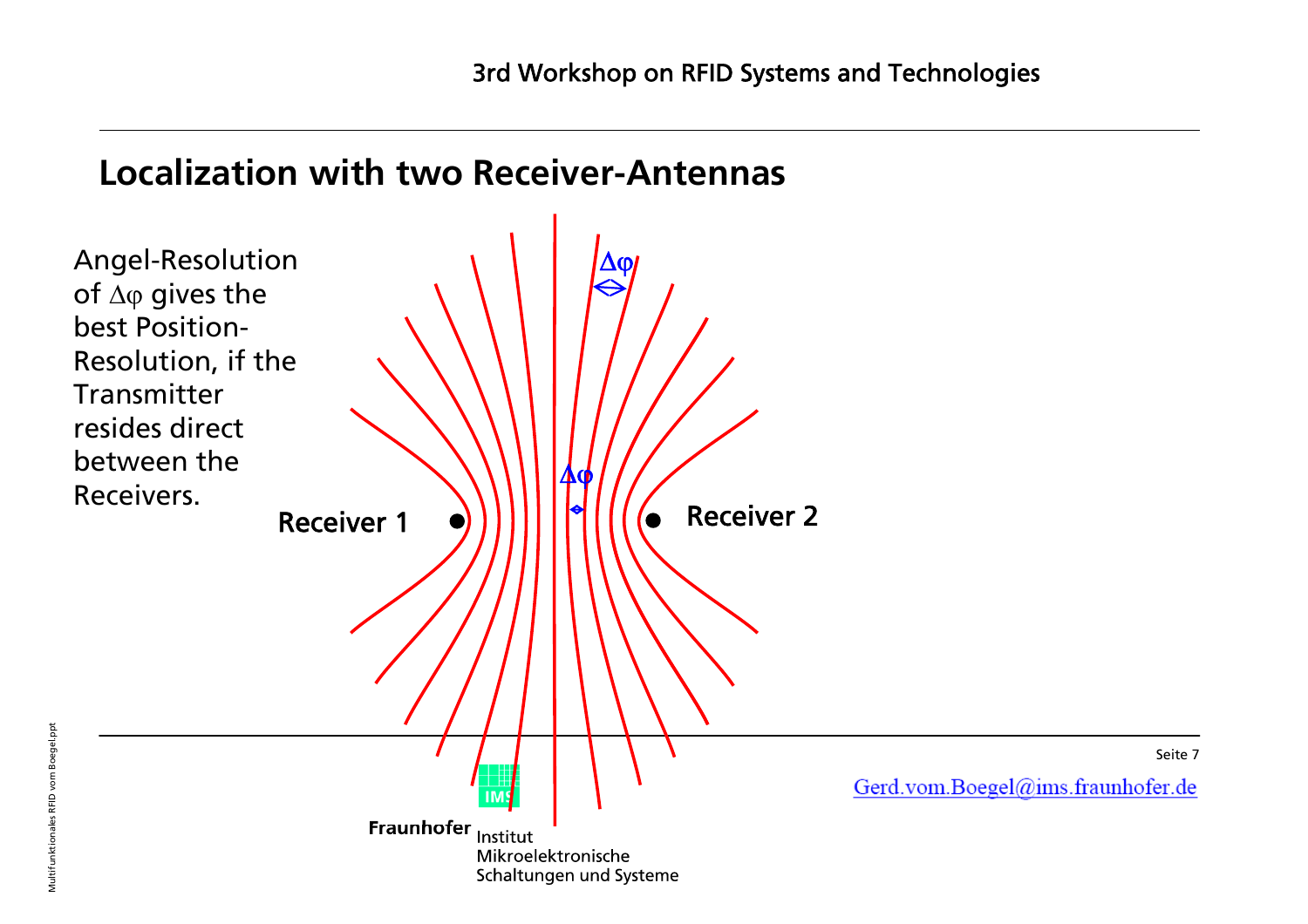



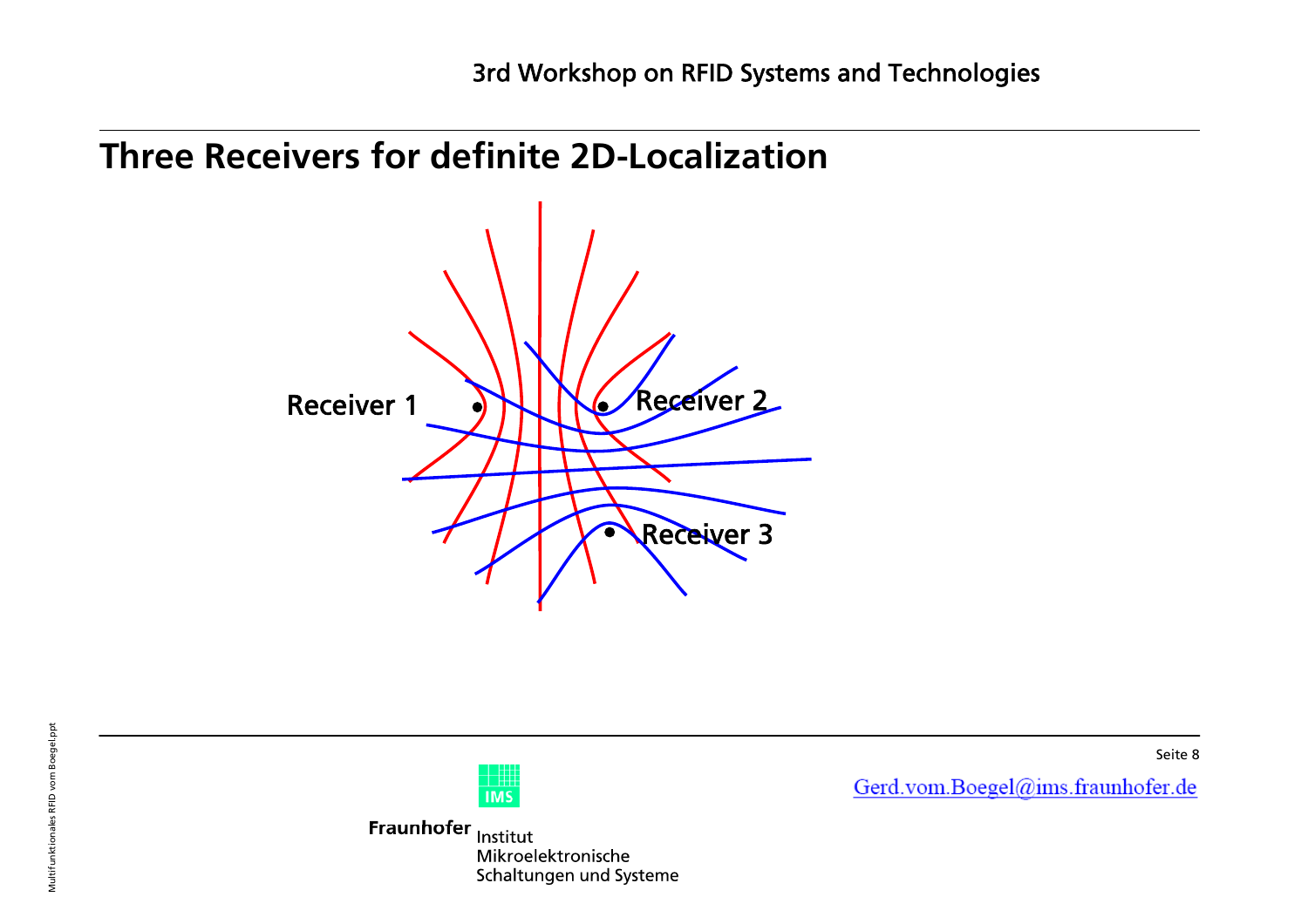### **Components of the RFOL-System**



**RFOL-Demonstrator** 

#### Seite 9

Gerd.vom.Boegel@ims.fraunhofer.de

 $\overline{1MS}$ 

Fraunhofer <sub>Institut</sub> Mikroelektronische Schaltungen und Systeme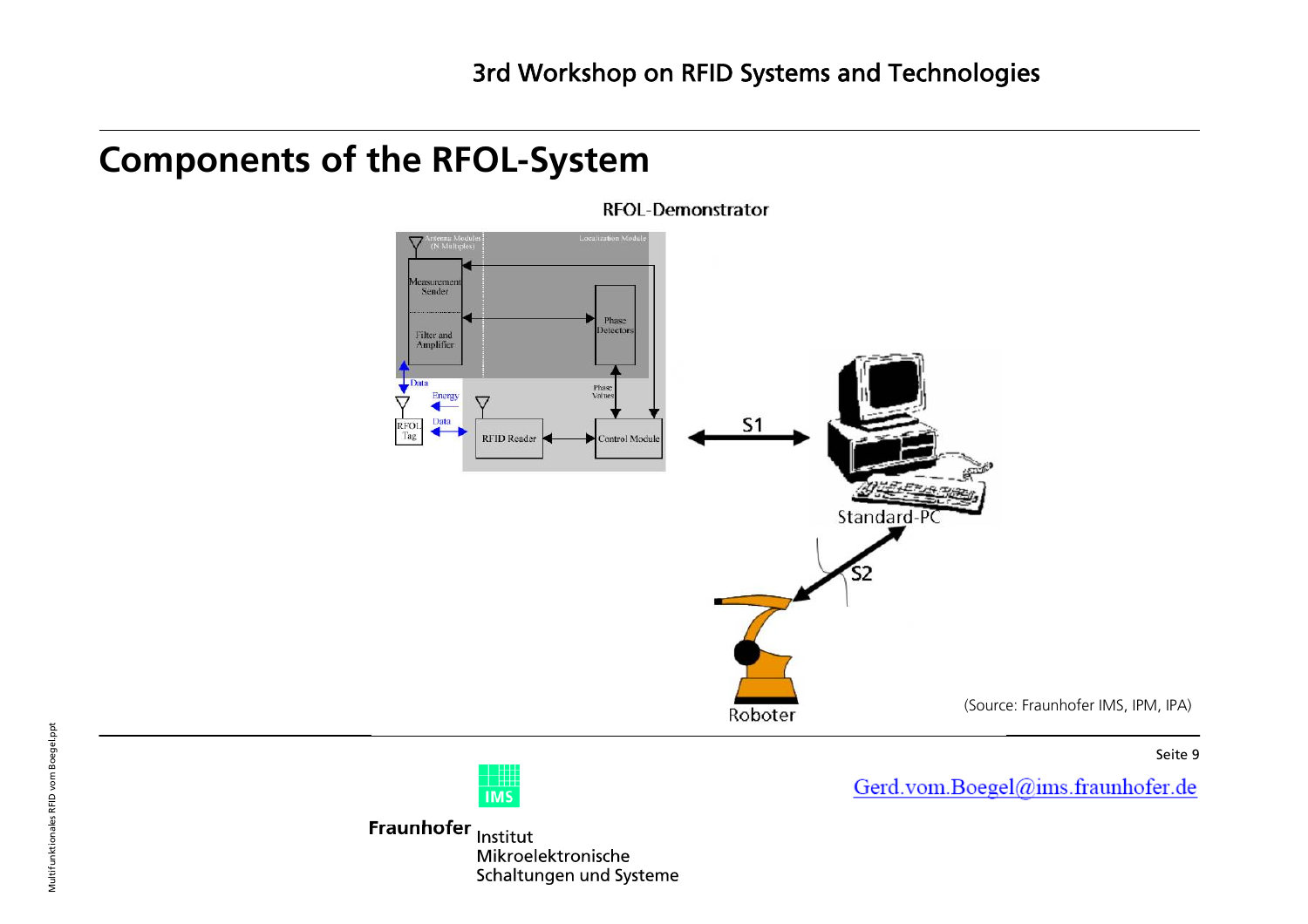## **Block Diagram of a RFOL Reader**

(Source: Fraunhofer IMS, IPM, IPA)

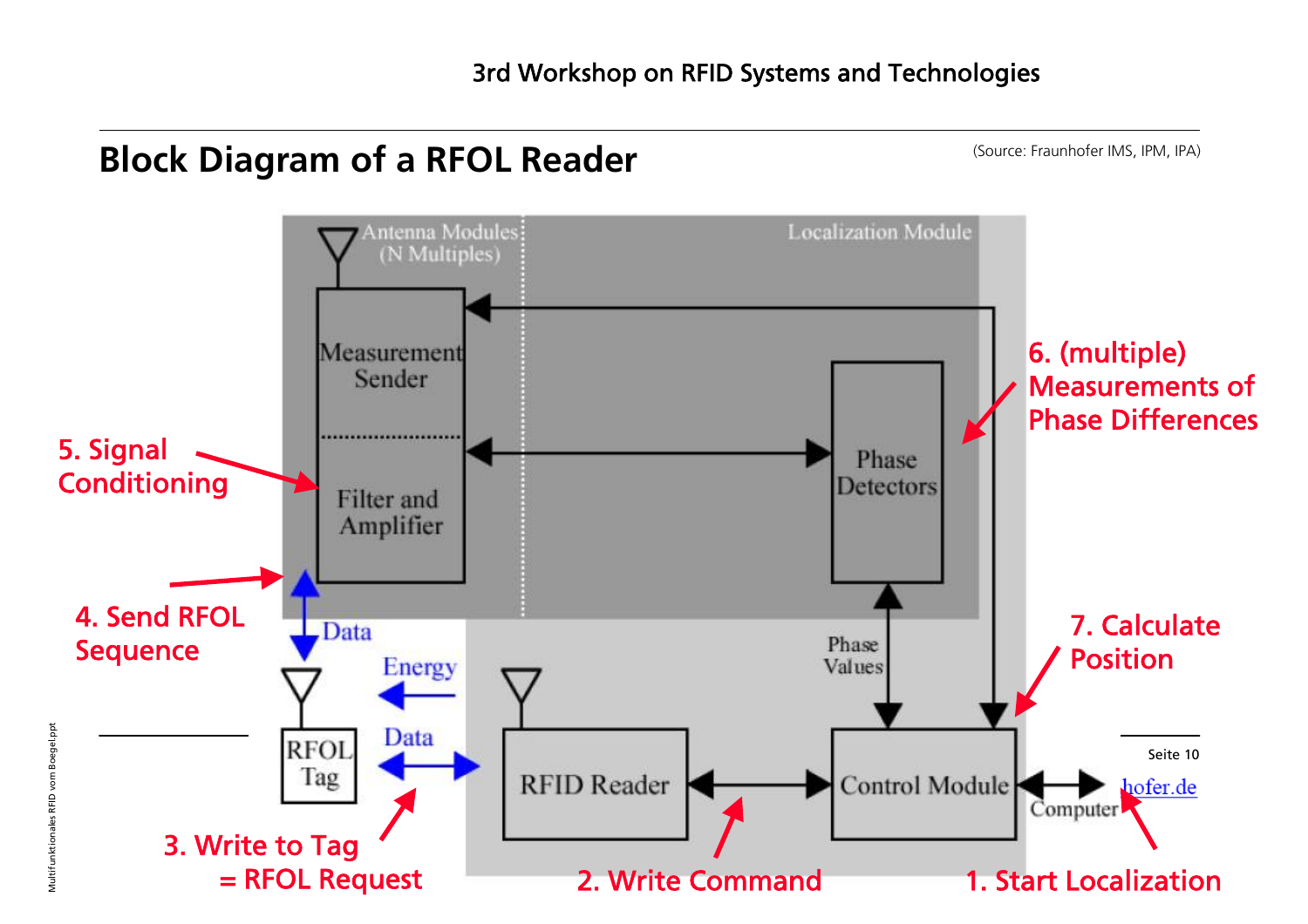### **Control UnitHardwarePortux BoardARM 9**Power Supply Input I FD Ranl **Interfaces:** $I<sup>2</sup>C$  SDA **RS232 HF Reader**Ground Connection **Ethernet UHF Reader / PCI2C Antenna ModulePhase Detector**erial Port 2 Serial Port 1 **Ethernet Connection** (Source: Fraunhofer IMS, IPM, IPA)Seite 11

Gerd.vom.Boegel@ims.fraunhofer.de

 $\overline{\text{IMS}}$ 

Fraunhofer Institut Mikroelektronische Schaltungen und Systeme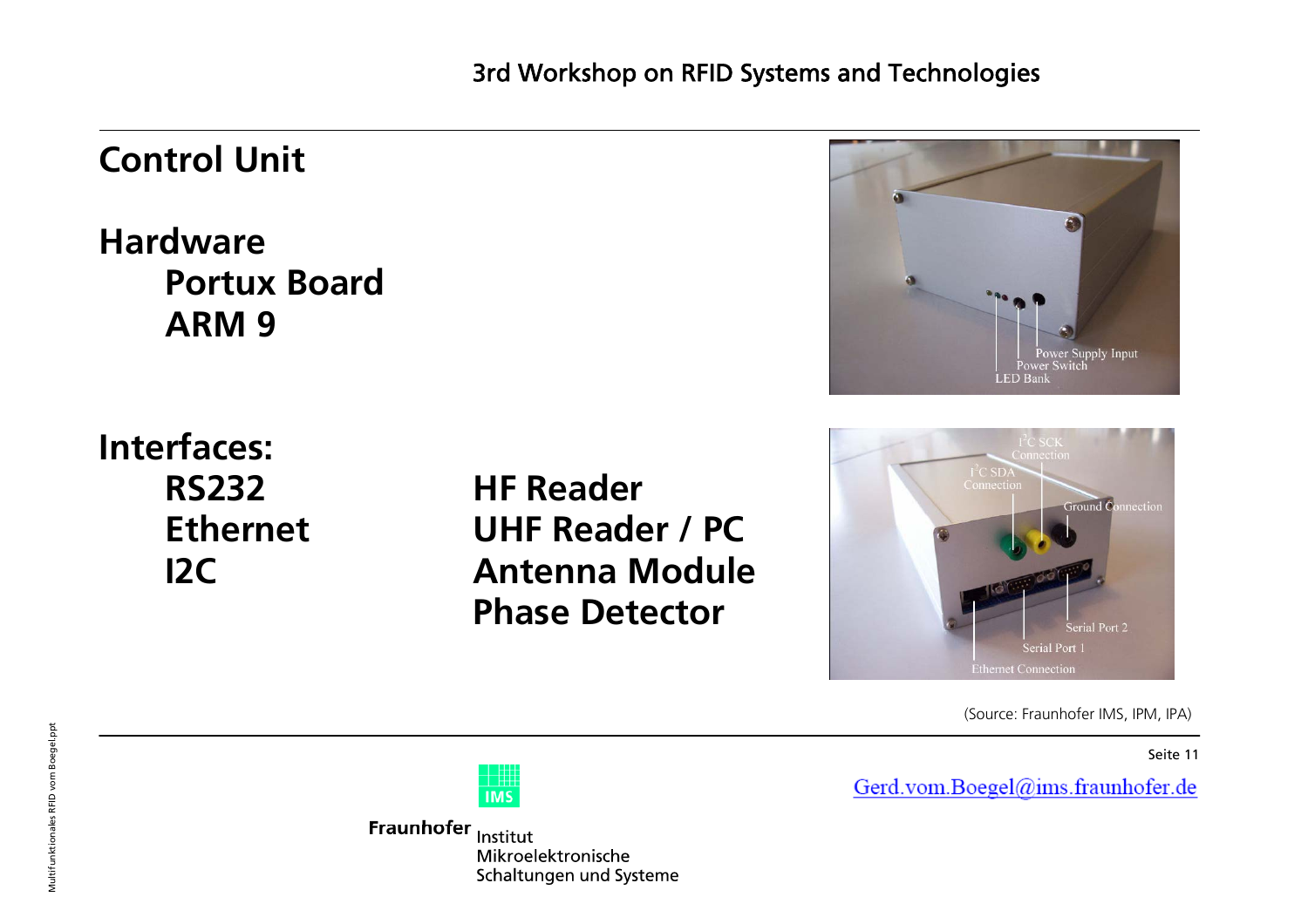### **Antenna Module**

- **E** HF Antennamodule
	- Amplifier with Automatic Gain Controll
- UHF Antennamodule
	- **SAW Bandpassfilter**
	- **E** Low Noise Amplifier
	- Mixer
	- Voltage Controlled Oszillator
	- HF Antennamodule
- next development step: including a phased looked loop for Carriersynchronisation



Fraunhofer Institut Mikroelektronische Schaltungen und Systeme Gerd.vom.Boegel@ims.fraunhofer.de

Seite 12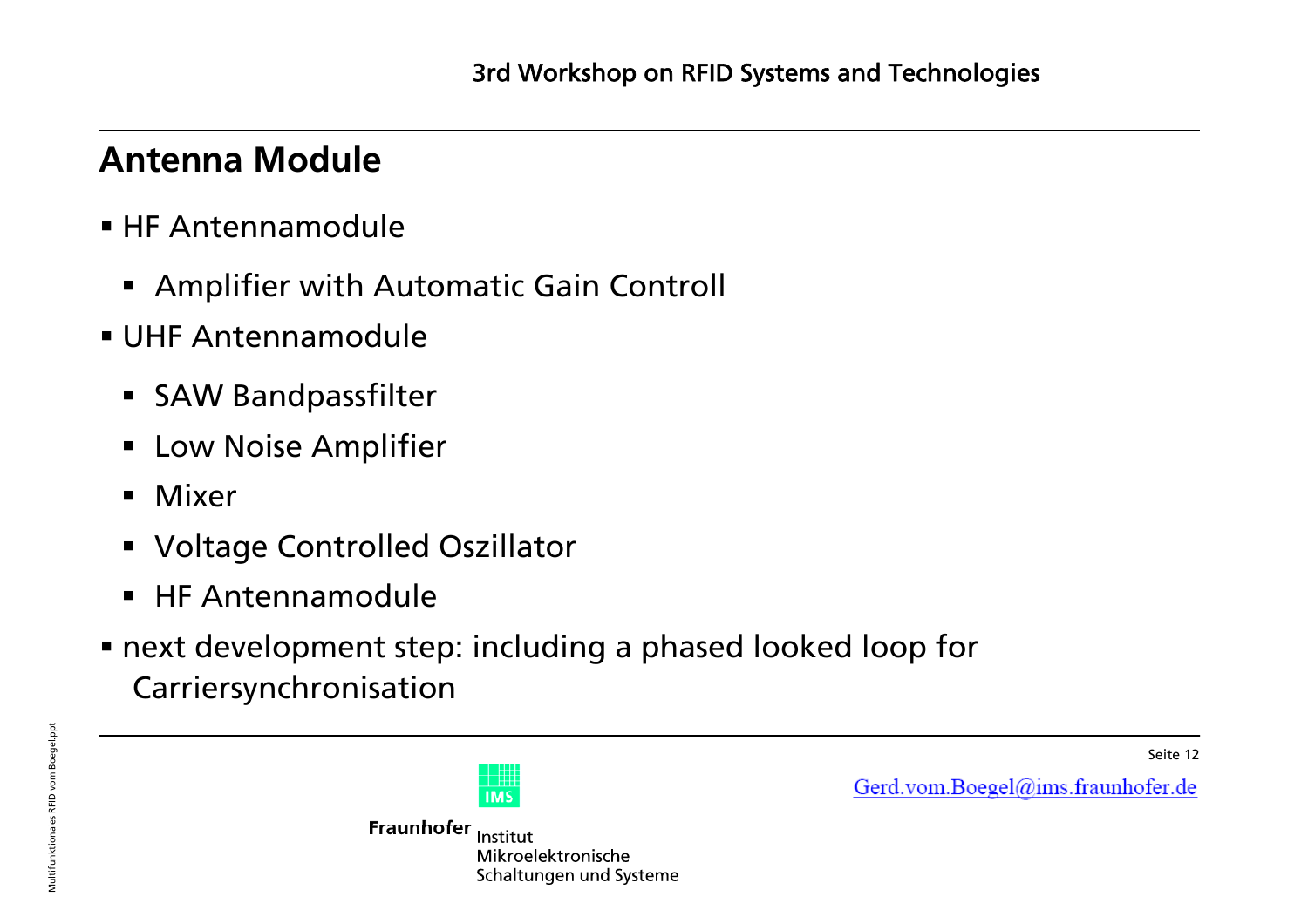### **Phase Detector**



Schaltungen und Systeme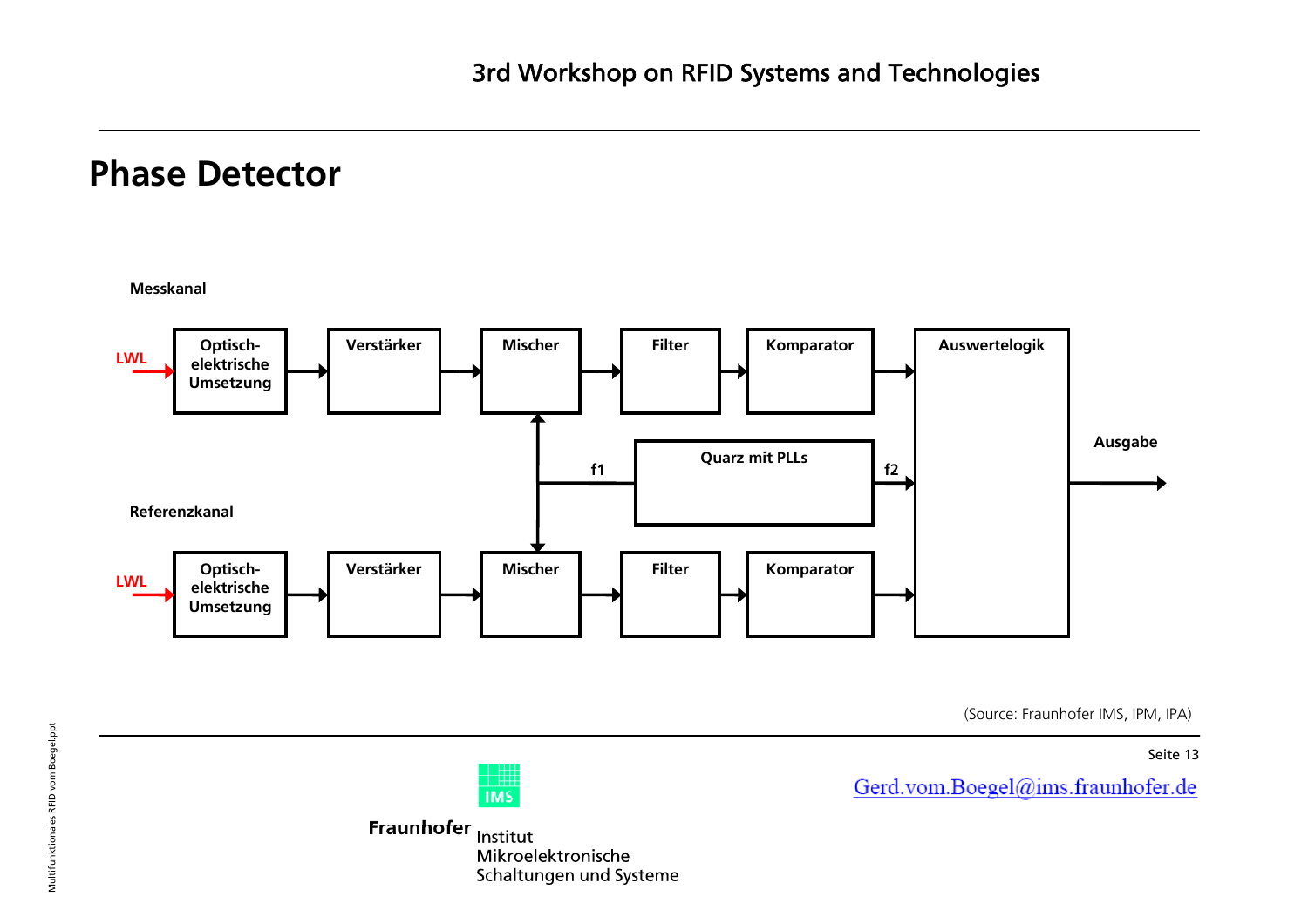